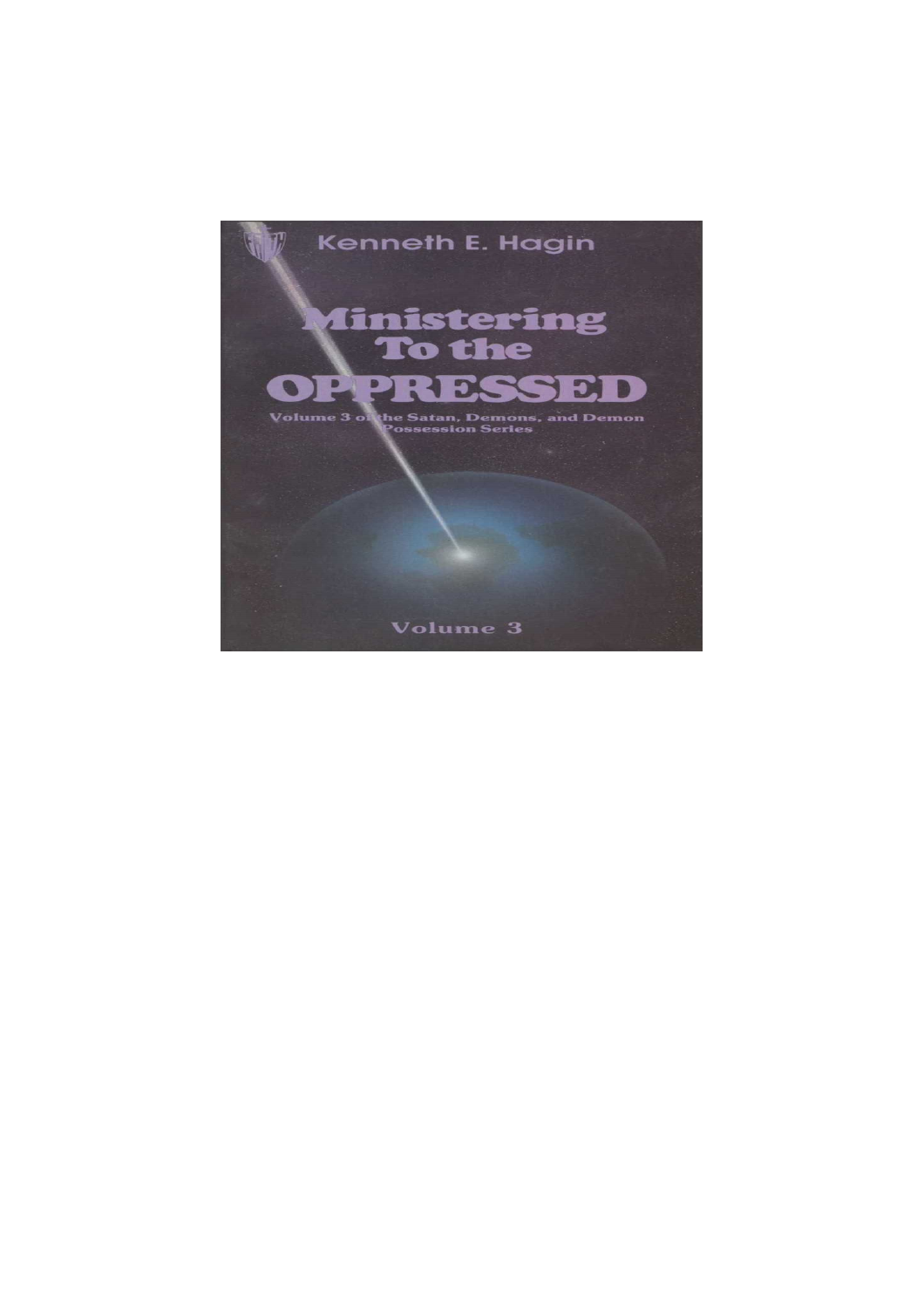# *Contents*

 Discerning of Spirits Ministering to the Oppressed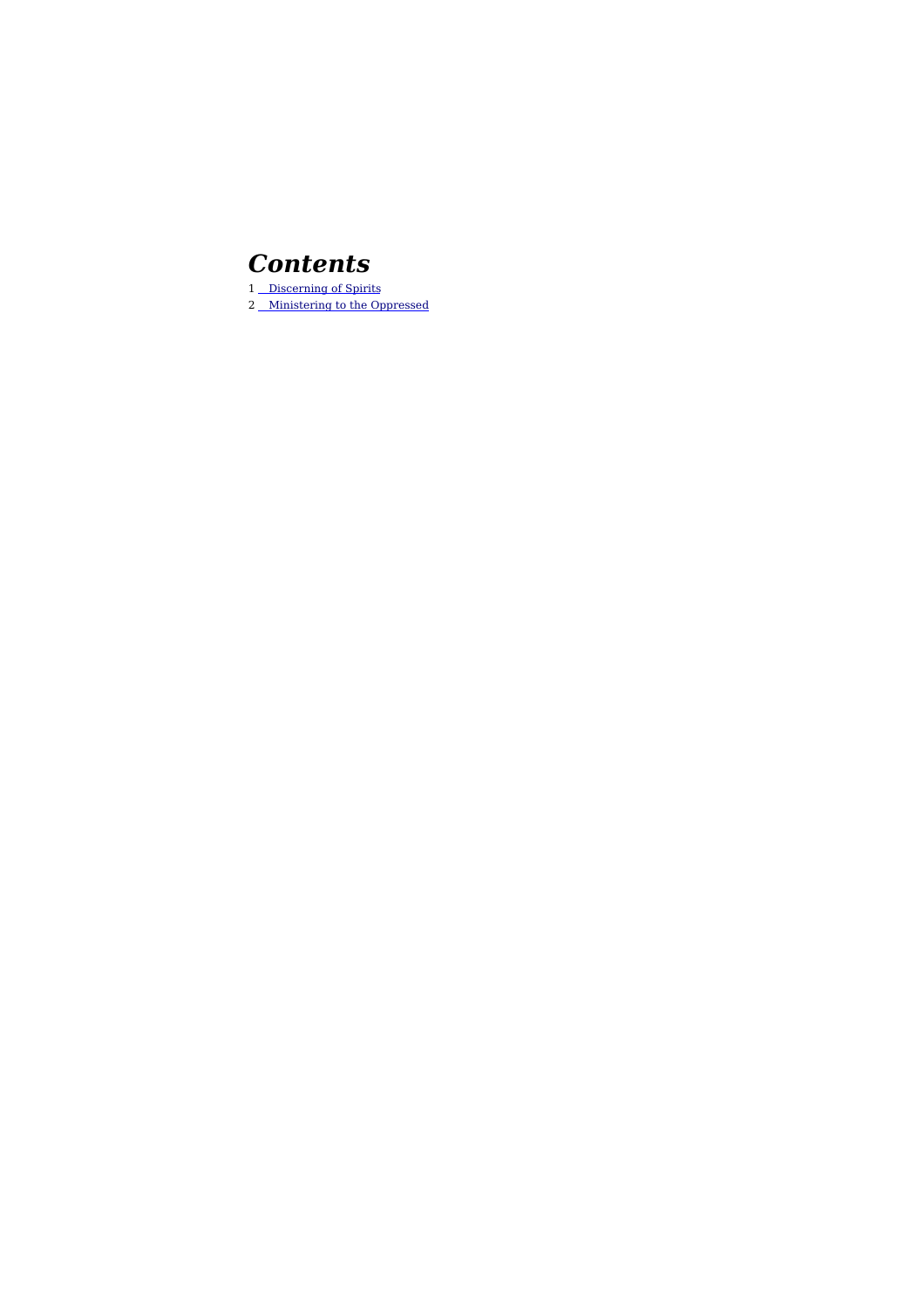# *Chapter 1 Discerning of Spirits*

In this third volume in a series on the devil and demons, I want to teach particularly about demon oppression and the operation of the spiritual gift of discerning of spirits (1 Cor. 12:10).

We know from the Scriptures that demons have to do with the fall of Satan. God did not create the devil as he is now. We read in Ezekiel 28:15 that he was perfect until iniquity was found in him. God did not create him a devil. We read that he was lifted up because of his beauty (Ezek. 28:17).

We also read that in the beginning of time, before man was created, Satan ruled and had a kingdom. He said he would exalt his throne (Isa. 14:13,14). It is possible that demons on the earth today could be the spirits that Satan ruled upon the earth in that pre-Adamic kingdom. In my opinion, this is the case. Remember that when God made man, He told him to be fruitful and multiply and to *replenish* the earth. We do not have as much light on this subject as we would like, but we have all we need to know.

Evil spirits are here, and they want to manifest themselves in the sense realm in this world. Working from the outside, they can *oppress.* You can sense their presence.

Evil spirits are fallen beings who seek embodiment. The reason demons want to embody man is so they can work through him and do their greatest harm and evil in the world. When a demon embodies a man, it makes that man what it is.

The Word of God speaks of people with lying spirits. The lying spirit will make a liar out of a person. It is obvious that these spirits oppress the physical body. Jesus spoke one time to a man who had a deaf and dumb spirit, and He told the spirit to come out of the man.

The *Holy* Spirit, on the other hand, can manifest Himself through us to do the greatest good in the world. That is the reason we are to be filled with the Holy Spirit.

I'm glad that the Lord Jesus has not left the Church helpless, but He has given the Church supernatural equipment to accomplish the work of God. And included among the supernatural equipment God has made available to the Church is the gift of discerning of spirits.

Jesus told me when He appeared to me in a vision in 1952, "Discerning of spirits is supernatural insight into the realm of spirits. It has to do with spirits, not with people. The spirit may be oppressing a person, or it may be behind a certain manifestation, but even then you deal with the *spirit* and not the *person. "*

Too often we haven't gotten to the real cause of our problems. We deal with the *person* instead of the spirit who is behind a situation, and we miss the whole thing.

Some people say, "I have the gift of discernment." But the Bible speaks of no such thing as "the gift of discernment."

There is a spiritual gift called *discerning of spirits.* There is another gift called the *word of knowledge,* and that is really what some people call the gift of discernment—but it isn't. Too often what people call *discernment* is nothing but a "gift" of suspicion and fault-finding. Too many have that "gift," whether they are saved or unsaved, much less filled with the Holy Spirit! They are always finding something wrong with someone else.

The true spiritual gift, discerning of spirits, has to do with *spirits* and not *people.* As Jesus said to me, "Discerning of spirits is supernatural insight into the realm of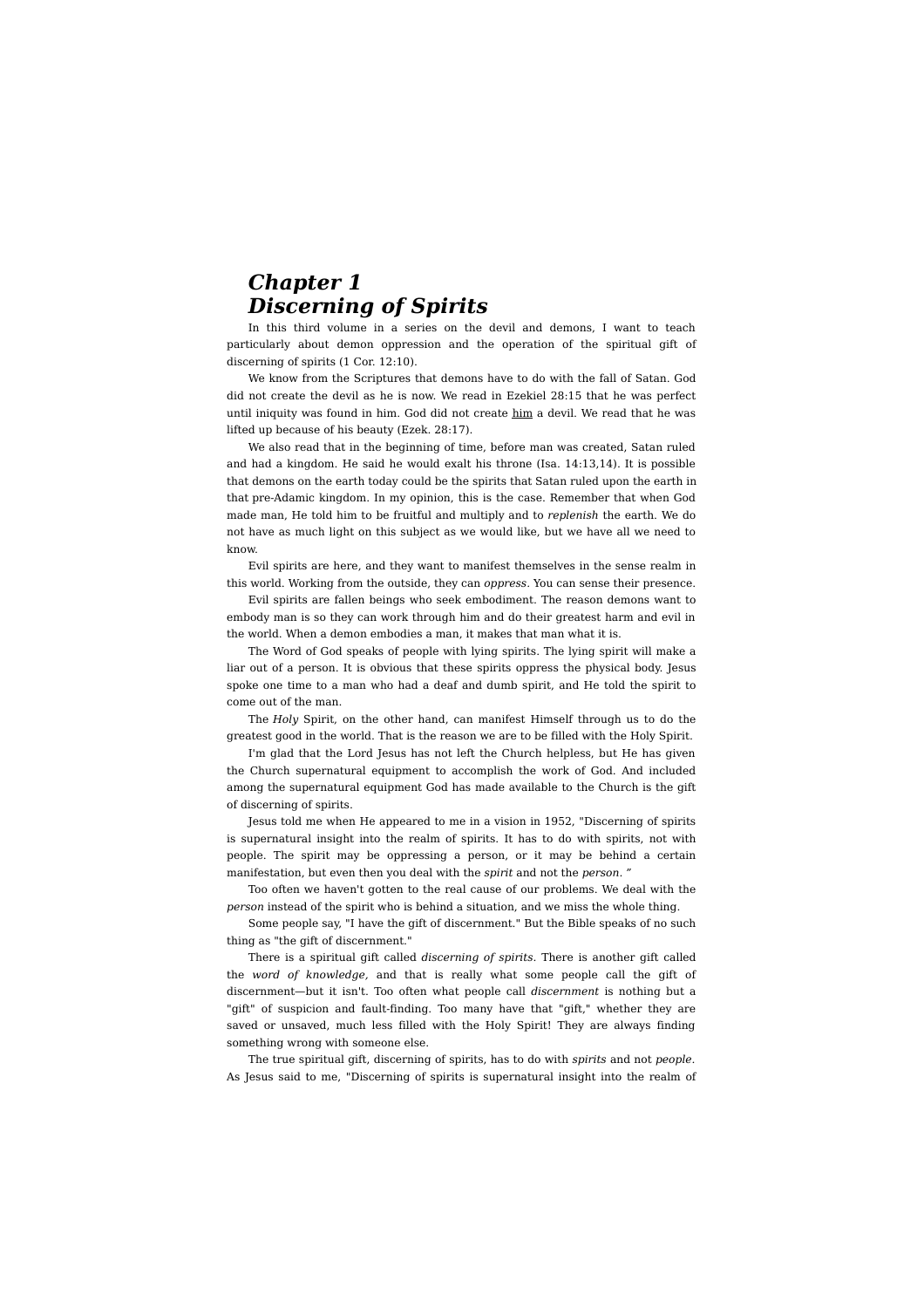spirits." One meaning of the word "discern" is "see." Jesus told me I would be able to see into this realm and would see these spirits.

Before that, I'd never had the gift of discerning of spirits operating in me, although the gift of the word of knowledge had begun to operate immediately after I received the baptism of the Holy Spirit in April 1937.

The word of knowledge is supernatural revelation concerning facts in the mind of God about people, places, or things. When dealing with demons, you can have *knowledge* of the presence of spirits through the word of knowledge.

But if the gift of discerning of spirits is in operation, you will actually *see* into the realm of spirits. Since 1952 when Jesus appeared to me, I have seen into that realm again and again. I have seen not only evil spirits, but, at times, angels as well.

### *Buddy's Demon Problem*

I tell the story of my son-in-law, Buddy Harrison, quite often as an illustration of seeing in the realm of spirits. Reverend Harrison is, at this writing, founding pastor of Faith Christian Fellowship in Tulsa, Oklahoma. He is also president of Harrison House Publishers. But in 1963, he had problems.

He was unable to stay with anything. He would not keep a job; he'd just quit and walk off. He wouldn't stay in church. One time we'd see him in church leading the choir, and everything would be fine. The next time we'd see him, he would be out of church, and he would walk up to me and blow cigar smoke in my face. I never said anything. I just loved him. I knew the devil had hold of him. He was a roller-coaster, or a yo-yo Christian. Up and down. In and out.

In October 1963, the Spirit of God spoke to me about Buddy. I had come to Tulsa to speak on a Saturday night at a Full Gospel Business Men's banquet, and then to teach a Holy Spirit seminar the following Monday through Friday for the FGBMFI. We held the seminar in a local church. God began to move—and instead of five nights, the meeting lasted eight weeks.

I ministered in two services a day—morning and night—for those eight weeks. One afternoon, between services, I was in one of the Sunday School rooms praying about the night service. I had grown tired praying on my knees and was lying flat on my back on the carpet, praying in other tongues.

Suddenly, the Spirit of God spoke to me about Buddy. He said, "There are three demons that follow Buddy around."

I had a quick spiritual vision. I saw Buddy walking down the sidewalk. I saw three spirits following him like little dogs would follow a person, except they didn't look like little dogs. They were monkey-like—about that size, and wiry. One was on the right edge of the sidewalk, one on the left edge, and one in the middle.

The Spirit of God said, "He will turn to the right and yield to the demon on the right. Then he will turn and yield to the demon on the left. Then he will yield to the demon in the center. It seems at times that he is almost a different person."

Whatever the demon was that he yielded to, Buddy would act that way. Relatives had even remarked, "I don't understand Buddy. Is he schizophrenic?"

Buddy was a born-again, Spirit-filled Christian. But just because you are filled with the Holy Spirit does not mean you are incapable of yielding to the devil. You still have a will of your own.

You can yield to the devil and let the devil dominate you anytime you want. You can yield to the flesh and let the flesh dominate you. You can yield to the world and let the world dominate you.

The Bible teaches that you have to *deal* with the world, the flesh, and the devil. But you do not have to *yield* to any of these, thank God.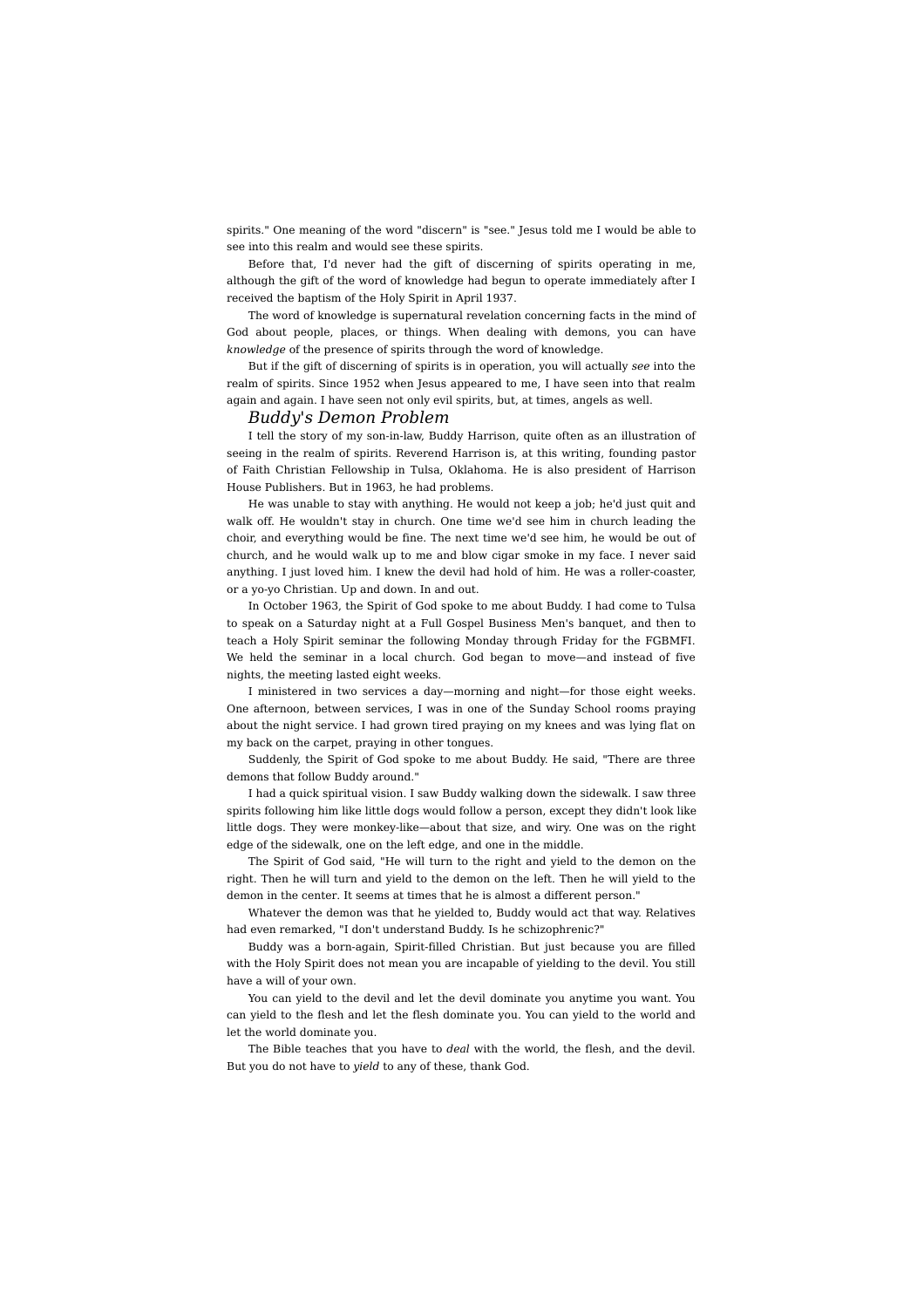The Lord said to me, "You speak to those spirits. Command them in my Name the Name of Jesus—to desist in their maneuvers. Command them to stop."

I said, "I'm in Oklahoma. Buddy is in Texas."

He said, "In the spirit realm there is no distance."

I said, "Tell me again just how I do that."

He said, "You say, 'In the Name of the Lord Jesus Christ, I command all three of you foul spirits following Buddy around to desist in your maneuvers and stop in your operations.'"

I rose to a seated position and said that.

Then the Word of the Lord came unto me saying, "Within ten days he will have a job. He will stay with that job until he does something else I have for him."

I wrote it down on a piece of paper, dated it, and put it in my billfold. The next time I saw Buddy, he said, "Dad, I got a job." I said, "I know it." I pulled that piece of paper out and handed it to him. He said, "That's the very day I got the job" as he counted ten days from the day it was dated.

He stayed with that job and made a success of it. They made him an assistant manager—and wanted to make him manager of another business. But God called him to Minneapolis to be a choir director in a church.

His boss told someone, "I don't understand that young man. He went off to Minnesota to be a song leader for \$100 a week. I offered him \$20,000 a year to manage this business. I guaranteed him \$30,000 within 18 months. There is no doubt that in five years he could be making \$50,000 or \$60,000."

But Buddy wanted to obey God—and he's been going with God ever since. And it was through the gift of discerning of spirits that his deliverance came.

### *Four Kinds of Demons*

Jesus went on to say in that vision of 1952, "There are four divisions of the forces of the devil. Paul lists them in Ephesians 6:12: *'For we wrestle not against flesh and blood, but against principalities, against powers, against the rulers of the darkness of this world, against spiritual wickedness in high places.'"*

He added, "Paul is starting with the lowest class, progressing toward the highest, in respect to their division and work." (Satan is well regimented in his work. And yet, some don't want Christians to have any regimen to their lives. But we're battling a spiritual army.)

The four classes are: (1) Principalities, the lowest class; (2) Powers, the next class; (3) Rulers of the darkness of this world, the highest type of demon we have to deal with *on the earth;* and (4) Wicked spirits (or spiritual wickedness) in high places. This highest class exists in the heavenlies, not on the earth.

(The lower classes of demons do very little thinking for themselves, for the rulers of the darkness of this world rule over them and tell them what to do.)

Jesus continued, "It's always a ruler of the darkness of this world who possesses a person, as in the case of the man at Gadara. Notice the Bible says the Gadarene was possessed of the devil and had a legion. Somebody said 2,000 demons possessed him, but that isn't right; read it again. Only one of them possessed him, and this is always the case.

"The possessing one will let the others come in with him, but only one will ever *possess* a person. It is always one of the rulers of the darkness of this world who does the possessing and then it will let others in with it."

Jesus added, "These rulers not only rule in the realm of these wicked spirits, but they are exactly what Paul says they are: *'rulers of the darkness of this world'* (Eph. 6:12). They are ruling in this world. The only place they aren't ruling is where the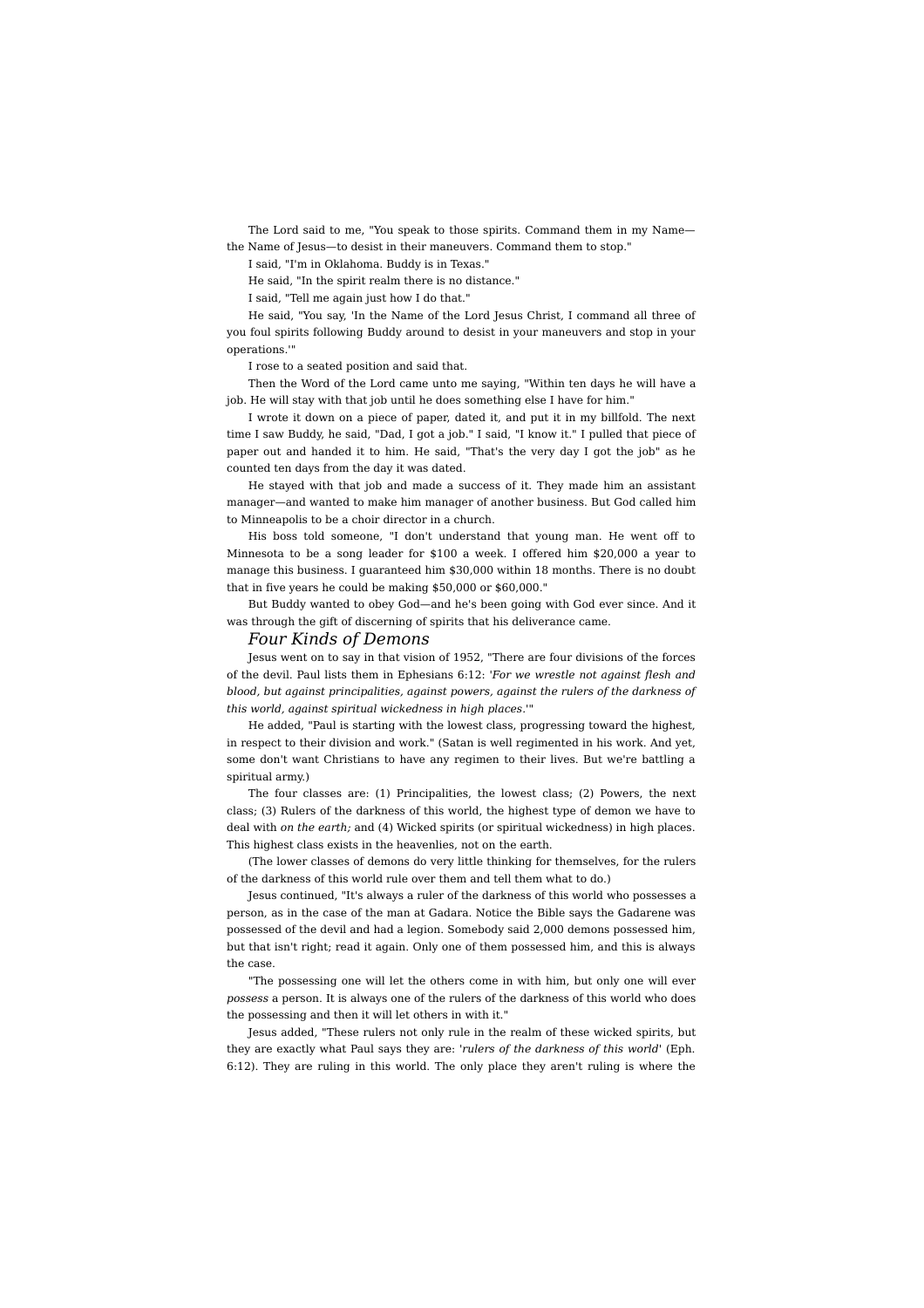light has come."

What light? The light of education? The light of science? No. The light of the Gospel! The Word says that we believers are the children of light, not of darkness. We are born again. The Word says in Colossians 1:13, speaking of God and His great plan of redemption, *"Who hath delivered us from the power* [the Greek word translated 'power' means authority] *of darkness, and hath translated us into the kingdom of His dear Son."* One translation says, "the son of His light."

Paul said in Second Corinthians 6:14-16:

### **2 CORINTHIANS 6:14-16**

<sup>14</sup> **Be ye not unequally yoked together with unbelievers: for what fellowship hath righteousness with unrighteousness? and what communion hath light with darkness?**

<sup>15</sup> **And what concord hath Christ with Belial? or what part hath he that believeth with an infidel?**

<sup>16</sup> **And what agreement hath the temple of God with idols? for ye are the temple of the living God; as God hath said, I will dwell in them, and walk in them; and I will be their God, and they shall be my people.**

One thing he said was, *"And what communion hath light with darkness?"* (v. 14).

Then Jesus said to me, "Every person who is unsaved is more or less dominated and ruled by demons and evil spirits. He is in the kingdom of darkness. Many times even people who are saved yield to these spirits and let them dominate. If you let them, they will dominate, because they are real. That's the reason people do things and don't know *why* they do them."

#### *Domination by Evil Spirits*

I was preaching in California one time when I read in the newspaper that a young man 28 years of age had drowned his own 4-year-old son in the bathtub. When the authorities questioned this young man, they found he was all right mentally. He had no record of wrongdoing, had a good job, and lived in a fine home. He had no financial worries, came from a good family from whom he had inherited part of his wealth, and had worked in the family business. They couldn't find one thing wrong with him.

He himself said there wasn't anything wrong with him mentally; he wasn't worried, had no problems, and the child was good. "But," he said, "while I was bathing him, I suddenly had an uncontrollable urge to harm him and a voice told me to do it. I yielded to it, and when I came to myself, I was holding the child under the water. I cried, 'O God, why did I ever do it?'"

You see, he was dominated by evil spirits—rulers of the darkness of this world. They rule people who are in darkness. But we are the light! Jesus is our Lord! He is the One who dominates us. He is the Ruler over us; He is our Head.

Satan is the head of those who are unsaved. You know, if the unsaved really knew the truth, they would be knocking at our doors begging us to pray with them and help them. We wouldn't be begging them to get saved.

Then Jesus said, "I'm going to teach you how these demons get hold of people even Christians—if they will permit them to do so."

(Some people preach that if you are a believer you are automatically safe. Friends, these things don't work automatically. Man is a free moral agent; he is not a robot or a machine. Some have imagined that since they are a blood-covered Christian the devil cannot cross the blood line. Now, he can't if the individual in faith appropriates that blood, but if that individual wants to listen to the devil, he can listen to him. I don't care if you are saved, if the devil talks to you about robbing a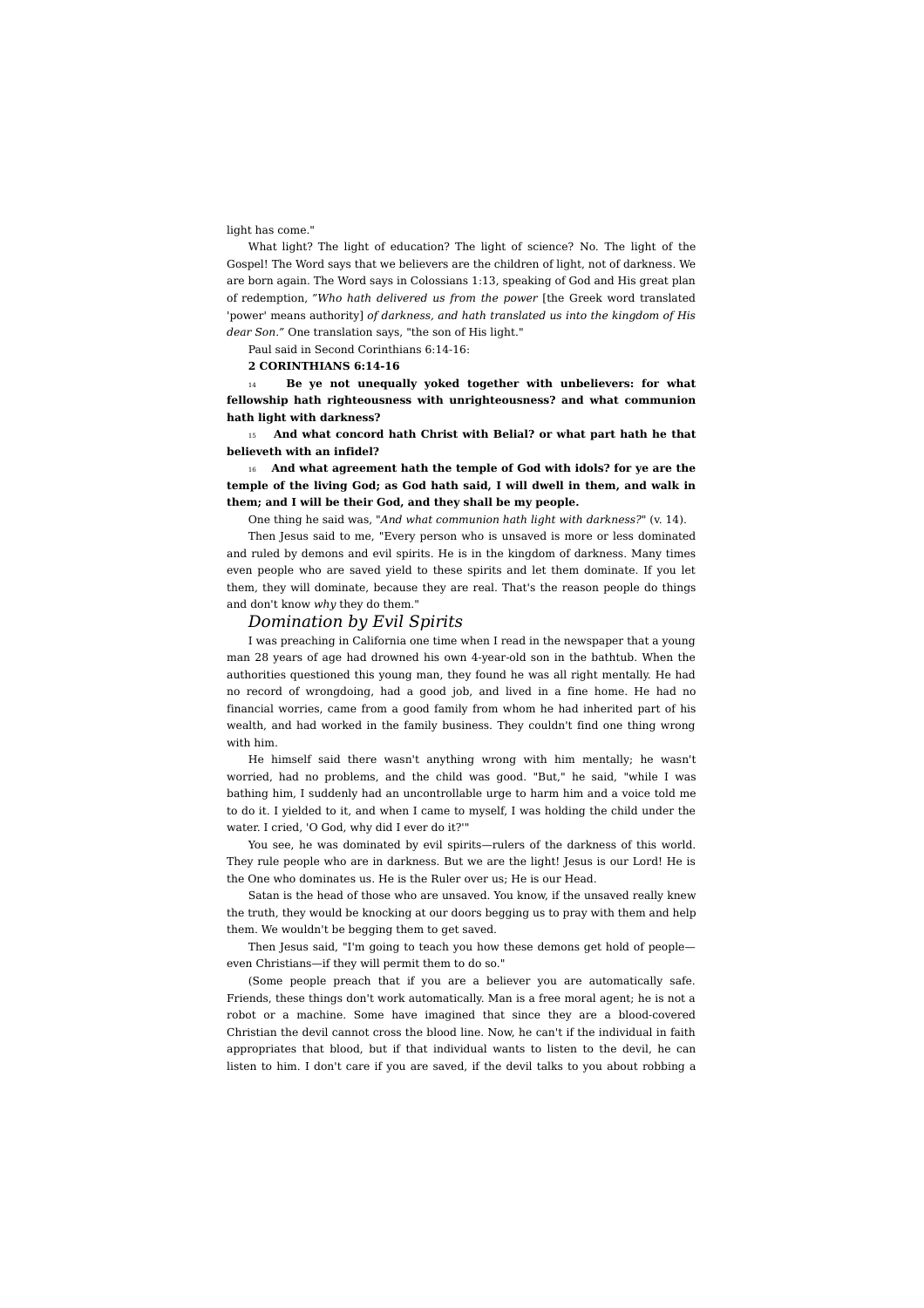bank and you want to listen to him, you can go rob that bank. People are not going to be protected automatically. You have to work together with God. We walk by faith, and not by sight!)

Then Jesus said to me concerning believers (not unbelievers, as they are already under the dominion of Satan), "The only way in the world that the devil can get into the spirit of a believer is through his mind."

Jesus said, "That's the way Satan got into Eve. He said, *'Yea, hath God said, Ye shall not eat of every tree of the garden?'* He showed her that fruit; she could see that it was good. Her eye told her head. Then the devil injected a thought, a question, a doubt in her mind. *'Why has God said? Because when you do eat it, you will be like God yourself.'* And she listened to him."

The only avenue the devil has, Christian men and women, is through your mind! No wonder the Bible says, *"Thou wilt keep him in perfect peace, whose mind is stayed on thee"* (Isa. 26:3). No wonder the Bible says, *"Whatsoever things are true, whatsoever things are honest, whatsoever things are just, whatsoever things are pure, whatsoever things are lovely, whatsoever things are of good report; if there be any virtue, and if there be any praise, think on these things"* (Phil. 4:8).

It does make a difference what you do with your mind. We need to know this. In some places people get upset because we mention something about the mind. I've had pastors say to me, "That seems like Christian Science." No, as one medical doctor said, "This is not Christian Science; this is Christian sense." It does make a difference what you do with your mind. Keep it closed to Satan's thoughts and suggestions. Keep your mind on Jesus.

Someone said, "I don't have peace." Then we know what is wrong with you. Your mind isn't on Him. You give yourself away. *"Thou wilt keep him in perfect peace, whose mind is stayed on thee"* (Isa. 26:3).

The Bible says in Proverbs 3:5, *"Trust in the Lord with all thine heart; and lean not unto thine own understanding."* You can't let your mind wander off anywhere you want it to and expect to have peace. You have to shut your mind to Satan and his suggestions. Keep your mind on God and the Word of God.

**2 CORINTHIANS 10:4,5**

<sup>4</sup> **(For the weapons of our warfare are not carnal, but mighty through God to the pulling down of strong holds;)**

**<sup>17</sup> Casting down imaginations, and every high thing that exalteth itself against the knowledge of God, and bringing into captivity every thought to the obedience of Christ.**

The margin of my Bible says "casting down reasonings," and later it says "bringing into captivity every thought to the obedience of Christ."

Jesus reminded me of an incident that shows how wrong thinking can mislead a person. I was ministering once and through the word of knowledge I knew someone in the healing line had an evil spirit. I knew he was actually possessed by it and not just oppressed.

I kept looking around to see who it was. Finally the Lord told me. I knew it was the third man back in the healing line. I intended to wait until he stood in front of me before telling the foul spirit to come out of him in the Name of Jesus. But the devil knew what I was about to do.

Before I ever said a word, he spoke up and said, "You can't cast me out." I told the foul spirit I could, but he answered that I couldn't. He said the man wanted him to stay, and that made it impossible for me to cast him out. I admitted he was right and passed on to another person.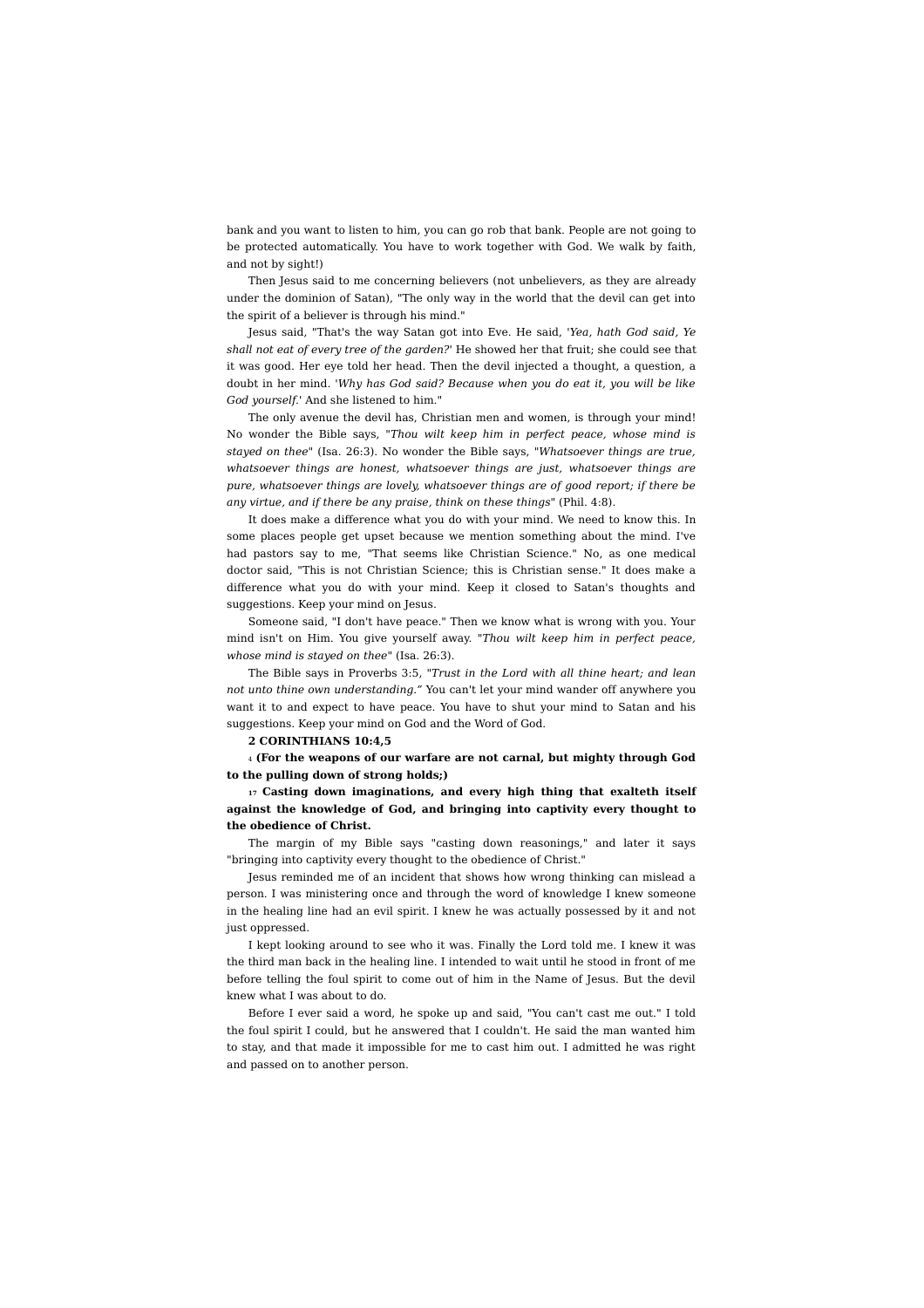I talked to that man a few days later when I met him on the street. I knew he had this spirit in him. Although he appeared very religious and quoted Scripture, he was all tangled up. He believed almost everything you could think of. He didn't actually believe what the Bible teaches.

As I talked to him, he started quoting Scriptures to me. I told him he wasn't scriptural, as he was taking verses out of context. I told him what he was saying wasn't what those Scriptures meant. I told him he was misled, and that it wasn't Bible; it was false doctrine.

The Bible plainly says that *"in the latter times some shall depart from the faith, giving heed to seducing spirits, and doctrines of devils"* (1 Tim. 4:1). This is what had happened to that fellow. He said he wanted to believe that way. I told him if he wanted to be free, I could help him. But he said he didn't want to be free. He wanted to believe what he was believing.

*Thank God, though, if people want help they can have it.* Yet as Jesus told me, you can't cast the devil out of people if they don't want help.

### *How Demons Possess People*

Jesus then told me he was going to show me how demons get hold of people, even believers, if they will let them.

He showed me a man in a vision. I didn't recognize the man. I saw an evil spirit come and sit on his right shoulder. (There's no significance to the right shoulder at all. If there had been, the Lord would have told me.) The evil spirit began to whisper in this man's ear, and the man began to entertain its thoughts.

Then in the vision the man became as transparent as if he were made of glass. Something seemed to go into his head. It looked like a black dot and it was almost as large as a baseball. Jesus told me that this thing first came from the outside to attack the man, but because he had listened to it and had opened his mind to it, it had entered his thinking. He had become obsessed.

Then I saw this black dot go from the man's head down into his spirit. He told me that it now *possessed* him wholly. Then I saw a whole group of evil spirits come in. I saw the first spirit holding a door open, as it were, for all these other spirits who were swarming in. There were so many I couldn't count them all. They looked like big flies. The first one looked like a little monkey or elf.

Jesus talked to me about that. He reminded me of the Bible account in Matthew 12:24 which tells how Jesus was accused of casting out devils by Beelzebub, the lord of flies. He said these spirits were lower classes of spirits. The higher class demon got in there first and got control and then let the others in.

Remember the man whose house was swept clean but the evil spirit came back with seven others and they all entered into him (Matt. 12:44,45)? The one spirit knew how to get in, and he took the others with him. Jesus told me this man was possessed of the first spirit which went into him, and then he let the others in. All of them were in there, but only one fully possessed him. He then told me the madman of Gadara had a legion of demons.

Jesus told me in the vision to walk up to the man I saw in the vision. I walked up to him, and the Lord told me that from that night on, when I was in the presence of one who was fully possessed, these spirits would recognize me. They would recognize that I had power over them.

He said when a person is fully demon possessed, the demon can use his voice and state that he knows who you are. The demons will know you as much as they knew who Jesus was.

He said that through discerning of spirits, which is an inward revelation, I would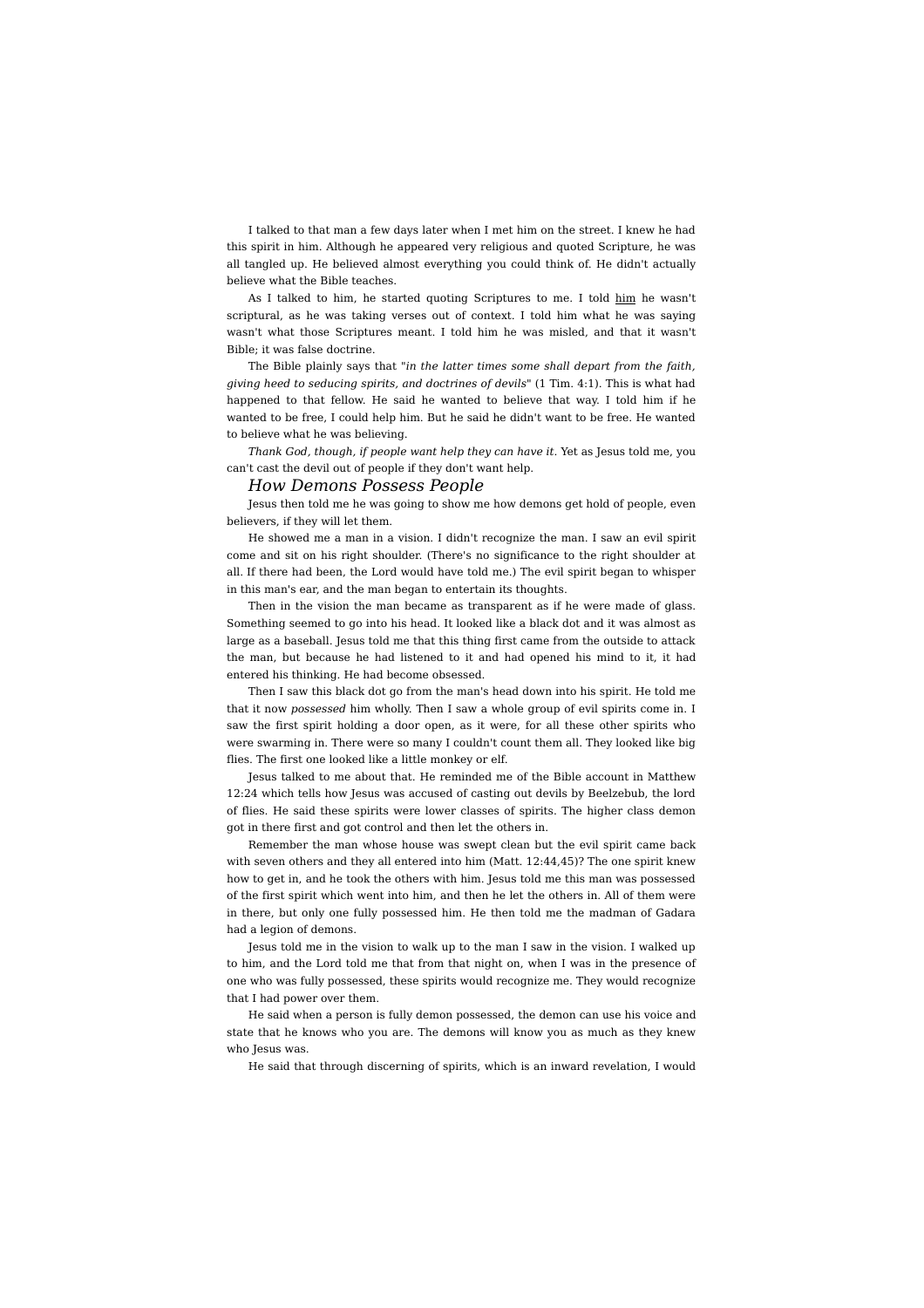know what kind of a spirit possesses a person. He told me that if the spirit did not come out when commanded to, I should ask what his name is and how many there are within. Some won't come out until you do this.

Then Jesus showed me some things I hadn't understood before. He talked to me about the man who came out of the tombs at Gadara. (Mark 5).

Jesus said if I had been there that day I would have heard, with my physical ears, this man talking. But it was really the demon who possessed the man doing the talking. (A person present wouldn't have heard all the demons speaking unless he had *discerning of spirits.)* This was what Jesus told me. He said because I had this gift, at times I would see and hear into the realm of spirits. That scares some people; I'd be lying if I said it weren't so.

Sometimes I've had spirits speak to me before I've ever said a word. I hear them. People can hear me telling them to leave, but no one else hears them talking. Sometimes they say to me very emphatically, "I don't intend to go." I say, "Yes you do, and out you go in the Name of Jesus." I've seen them go. People will be delivered. I've seen too much of it not to believe it, and I know it works.

I don't just run and jump into something. I stop and think it over for a long time before I start using it. The Lord told me one time when He appeared to me in a vision that He would rather I be too slow than too fast. He said some people receive a little revelation, and they grab it and run. They usually end up with everything messed up. It's better to be careful.

I do not believe that God is going to take novices and new Christians who know little or nothing, equip them with these things, and send them out to turn the world upside down. That's out of line with His program.

He plainly said, even concerning the office of a deacon, not to put in a novice. Someone who is new in the things of the Spirit might be lifted up in pride. I know ministers who have had gifts of the Spirit operating in their lives and today they are shipwrecked. They tried to build a ministry on spiritual gifts, but you cannot do that. *You cannot put a spiritual gift above the Word of God.*

Jesus did not tell the disciples to go into all the world and work spiritual gifts. He said for them to go preach the Gospel. We're supposed to preach first. I've been around Pentecostal people for years and I've learned many good things. I think they're the finest people in the world. They're my people. But we miss it sometimes. I've had people say they had a wonderful service and they didn't have any preaching. I like to see God move, but I like to see a little of the Word also.

Preaching and teaching had first place in the ministry of Jesus. The Bible plainly says, *"Jesus went about all Galilee, teaching in their synagogues, and preaching the gospel of the kingdom, and healing all manner of sickness and all manner of disease among the people"* (Matt. 4:23). Let's get it like it ought to be! Then we'll have the Word confirmed with signs following.

We'll have it in right focus.

So Jesus told me to walk up to this man. When I walked up to him, the man immediately spoke out loud and said, "I know you; I know who you are." Without thinking I told him to shut up in the Name of Jesus. He hushed. Then on the inside of me I knew what kind of spirit was talking to me. It was a deceiving spirit.

I said, "You foul deceiving spirit, I command you to come out of the man in the Name of Jesus!" Nothing happened.

So then I asked the name and how many there were in there. (Deceiving isn't a name, it's just a kind.) He said there were 19 more in there besides him. That was all I needed to know. I then commanded him and all 19 to come out in the Name of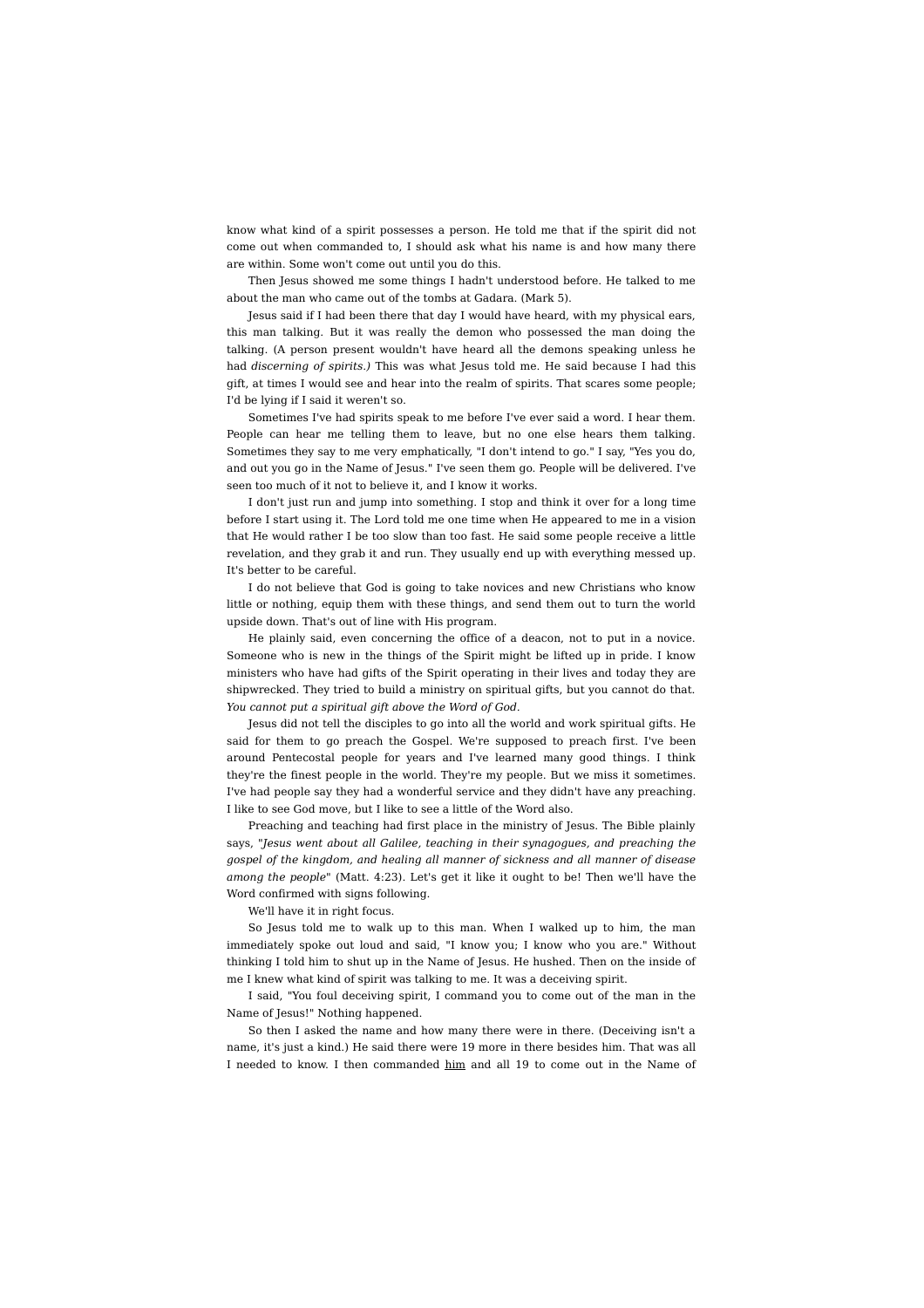Jesus. And they came out.

I wanted to know where the spirits who were in this man went. You remember in Mark 5:13 the devils went into the swine and the swine went off the cliff. I asked Jesus where evil spirits go when they're cast out. (I'd heard preachers say they were going to cast them into the abyss or pit.)

I asked Jesus if I should have done more than just cast these out—if I should have cast them into the pit, or into hell. He said that I couldn't. Jesus said with the lower class you could, but there wasn't too much accomplished by it. He said you can't do that with the rulers of the darkness of this world. I asked Him for Scripture.

He told me that if we could do this, He would have gotten rid of all of them when He was on earth. In the Scripture we find that evil spirits always would beg Jesus not to torment them: *"And, behold, they cried out, saying, What have we to do with thee, Jesus, thou Son of God? art thou come hither to torment us before the time?"* (Matt. 8:29).

Jesus said these spirits walk through dry places seeking rest (Matt. 12:43). In the vision I saw this main demon walking through a dry place. Jesus said they'll try to get back into the place they came out of if that person will let them.

That's why it's so important, when dealing with demons in the lives of Christians, to take time to get the Word of God into people. If we don't, we'll do them a worse injustice than if we hadn't ministered to them at all. They might wind up eight times worse than what they were! I've seen that happen.

#### *Watch What You Read*

I remember the second year we had school here, a man called from another state because he needed help. He had been head of a psychology department in a leading university, but was now retired. He had taught criminal psychology. In his studies on the subject, he had read classified books on deviant sexual behavior among criminals.

He wasn't a Christian at the time, and as he had studied about people who are motivated by the devil, the devil got in him. He had gone out and molested little children. (That's the reason you need to be careful what you read. The devil can get into you through a book.)

He told me that when he first retired, he hadn't read those books. He and his wife had gotten saved and baptized in the Holy Spirit, and for two years he hadn't had any problems. But he still kept the books, and eventually he got back to reading them. So by not staying in the Word and by reading about the sexual criminal again, he yielded to the devil and molested more little children. His wife found out about it and filed for divorce.

The man said to me, "Brother Hagin, that thing just got hold of me. I didn't want to do that. I know how I'll wind up; I'll wind up killing a child."

As he was talking, I discerned by the Spirit of God that three demons were involved. I said, "Now, I can cast those things out of you. There are three demons. I know that exactly. I'll tell you their names. But it won't do a bit of good unless you do something."

Somebody said something one time that really registered with me, and I have never forgotten it. He said, *"It's not what you do that counts. It's what you do afterwards."* Just stop and think about that. In the long run that's true. I've seen people who did good things, but they did them with the wrong motive. Afterwards they bragged on themselves, the devil got hold of them, and they backslid. I've seen people who did wrong and knew it, but afterwards they repented and were mightily used of God.

You see, it's not what you do or have done that counts.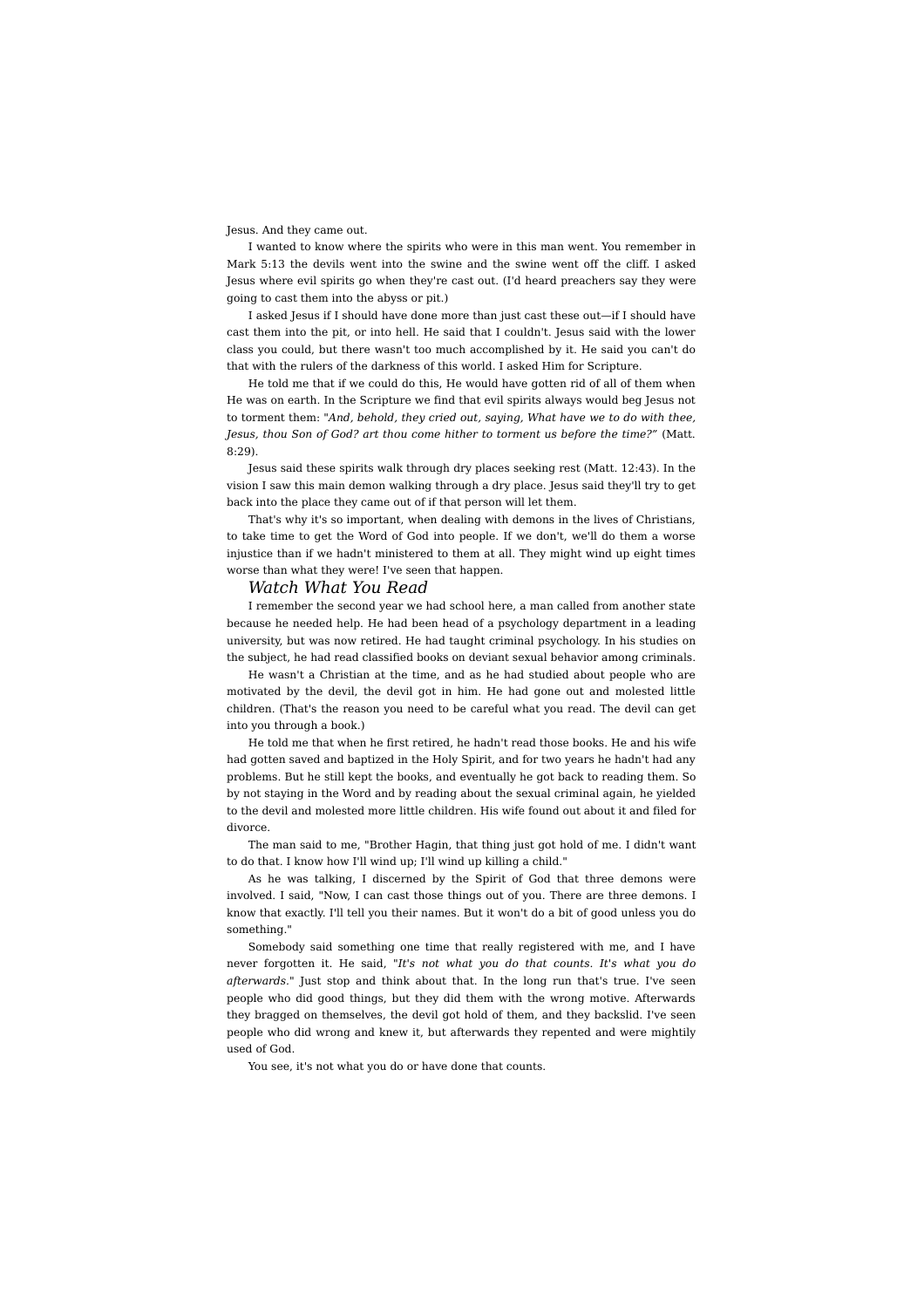It's what you do *afterwards.* It's not what you do in that room where you're being delivered of devils that's going to count in the long run; it's what you do *afterwards.* What are you going to do *after* they're gone?

We need to cover this whole field and not get carried away with casting out devils. You really might do a person an injustice to cast the devil out of him. You might do him more harm than good. If he doesn't do the right thing afterwards, that one spirit will go out and get seven more, and the last state of that man will be worse than his beginning!

So I told this man, "I know what the spirits are. I'll cast them out of you. I know I can do it. And as long as you are here with me, I can keep them out of you. But when you get away from here, I can't control the situation." (I've experienced this again and again in my life, not only with demons, but with sickness. I can control the situation as long as the person is under my authority, in my domain.)

I said, "There's no use of my casting the spirits out of you and getting you delivered unless you're going to do something. Number one, you're going to have to leave those books alone. I'd encourage you to empty your library and burn them. Don't read one of them. And get in the Bible. Study the Word of God. Get filled up. Don't let the devil come back and find your house empty, swept, and garnished."

You see, when he had gotten saved and baptized in the Holy Spirit, God was blessing him, and he left the books alone. *But he didn't get the Bible in him.* So the devil came back and found him empty, and that same devil started acting up and threw him again. A person can get saved, but if he's not going to walk with God, read the Bible, go to church, and fellowship with fellow Christians, he'll never amount to anything. He'll wind up backslidden. It's what you do *afterwards* that counts.

I talked to this professor for about an hour and 45 minutes, cast those things out of him, and sent him on his way. About a year later, he and his wife came to our prayer seminar. They were back together, smiling. He said, "I haven't had a bit of trouble. Praise God, I did just what you said to do. I'm staying in the Word, and we're just fine." You see, he did something about it.

But if a person allows them, the demons will try to return to the place they came out of. Many times I have seen this happen.

Jesus told me that they will then stay in that person until they're discerned and cast out again, or until that person dies. When the person dies, they'll leave that body and try to get into another body. Evidently, in the incident related in Mark 5, this is what happened to those spirits in the swine. The spirits left because the swine died.

#### *Spirits Indwell Many*

Jesus said this will go on and on and on; thus, we have the same spirits here today that were here when Jesus was here. There's no telling how many people they've indwelt.

There is a book called *The Challenging Counterfeit.* The man who wrote it was a Full Gospel minister in England. But he had been, for 19 years, a spiritualist pastor. As a spiritualist, he thought he had all the gifts of the Spirit operating in his life. He would even prophesy and operate in the supernatural realm. His group would sing songs about the blood, but when the *power* of the blood was mentioned, they would get agitated.

Some of these spirits would come and take hold of them and talk to people. The spirits would tell them things they knew about historical events, for they had indwelt people earlier.

The spirit realm is real. I held a meeting once for a preacher friend of mine in Texas. He told me that when he was 36 his first wife died and left him with five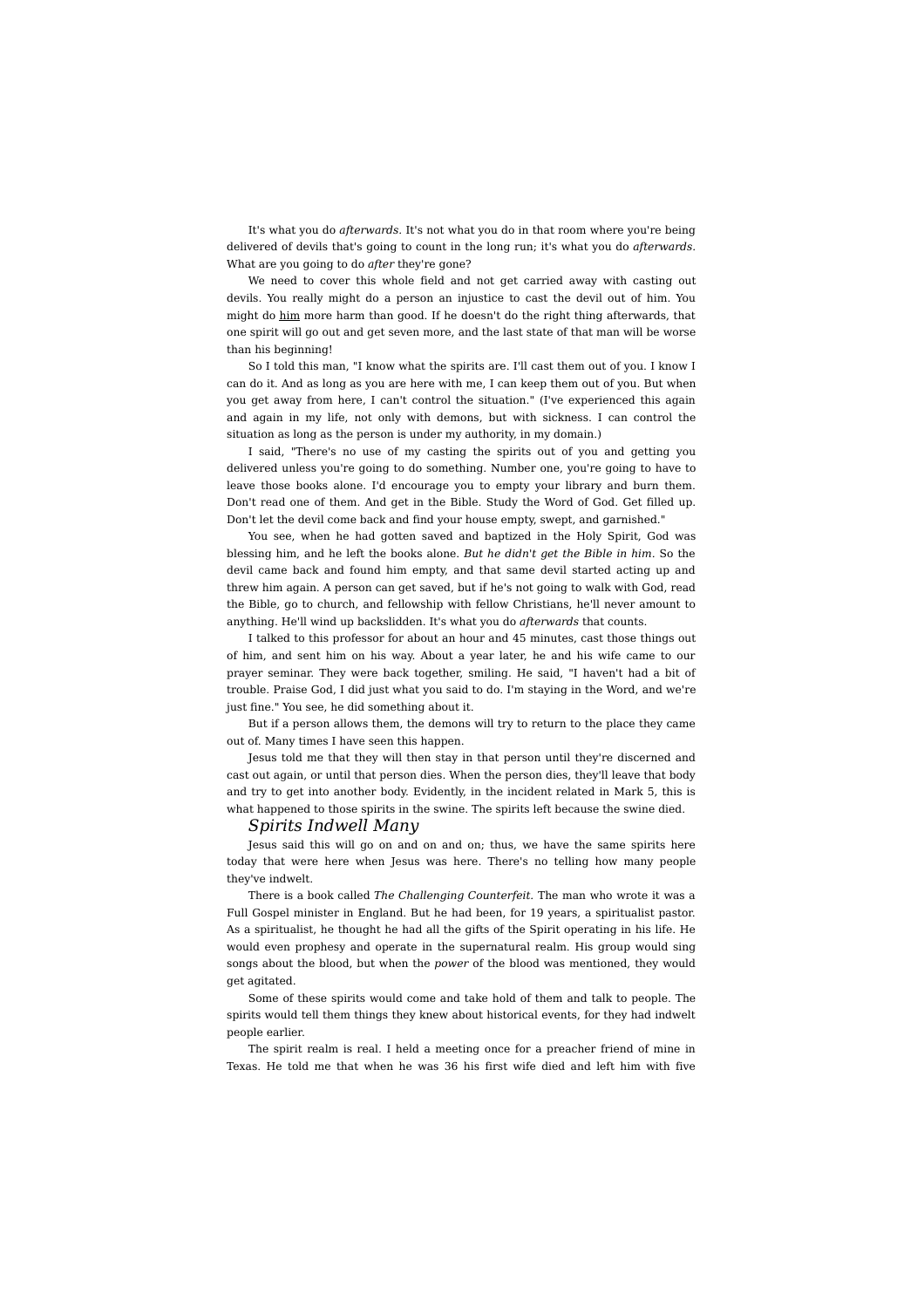children. This was in Depression days and preachers didn't take vacations then. But after his wife died, the church members told him to go on a vacation because he needed to get away.

The church board gave him several hundred dollars and he was going to take 30 days and just see America. He went to Denver and got a room in a hotel. On a Saturday night he was walking along a street when he saw an old theater building. A sign outside said they had services at 7:30 on Sunday nights.

He didn't know where else to go, so on Sunday night he rushed down to this old theater. When he got inside he found the place full. On the platform was a baby grand piano, but there was no pulpit. He knew that Pentecostal people, back in those days, didn't have pianos like that.

Soon a woman in an evening gown came out. She sat down at the piano and began playing "Rock of Ages." She played for a while and then a man dressed in a tuxedo and a tall hat came out. He walked up to the piano, pulled his hat off, and started singing "Rock of Ages."

My preacher friend said he couldn't figure it out. Then they turned all the lights out except a spotlight on this couple. She played, and he sang two verses of "Rock of Ages." When they got to the third verse, the woman disappeared into thin air, but the piano kept on playing, and the man sang the third verse through. The minister said he sat there with his eyes bulging.

When the man finished singing, he walked right up to this Full Gospel minister and said he had a message for him. He told him his wife had died recently. (How could the man know that? Because the devil does know some things.) He told him his wife's spirit was there. He said he had a message for him.

My friend confirmed the fact that his wife had died, but said she was in heaven; she wasn't there with them. He also said he didn't believe this man had a message from her. *This is exactly what this preacher should have told him.*

How did this man know all this? My friend was a stranger to him, but the devil knows some things. The man asked him if he refused to accept the message, and my friend told him again that his wife was not there. He told him she had been a Christian who had died talking in tongues and praising the Lord. He told him she was in heaven.

If my friend had listened to him, there's no doubt in my mind that the man would have told him something that only my friend knew. It would have been supernatural. But the man walked back up the aisle and my friend got up and left.

That happened whether you believe it or not. I believe God can top whatever the devil does. We don't have to mess around with fortune tellers, soothsayers, astrologers, or anybody else. We have the Word of God and, as the Spirit wills, the gifts of the Spirit.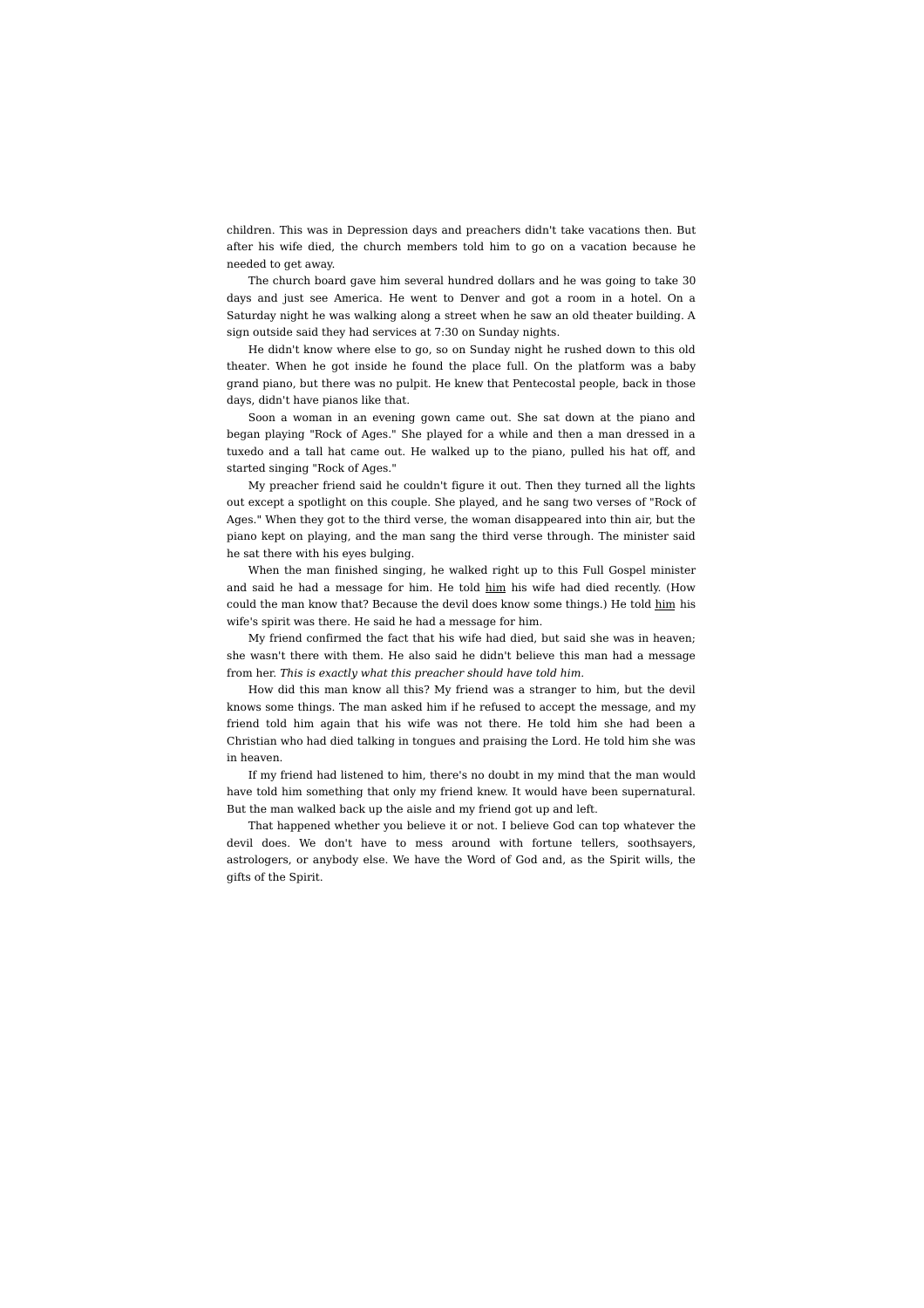# *Chapter 2 Ministering to the Oppressed*

The devil is either directly or indirectly behind all sickness and disease, but that doesn't mean there is always the literal presence of a spirit there. *The Bible differentiates between healing the sick and casting out devils.*

On the other hand, there are cases of the literal presence of a devil or demon who causes that physical condition and is enforcing and keeping it there.

Peter said, preaching to Cornelius and his household in Acts 10:38, "*How God anointed Jesus of Nazareth with the Holy Ghost and power: who went about doing good, and healing all that were OPPRESSED of the devil. "*

Here Peter tells us that sickness is satanic oppression. It is true that in some cases a spirit has to be dealt with before a person can be delivered. That does not mean that person is demon possessed, but it does mean his body is *oppressed* by a spirit.

I'm thoroughly convinced that a number of different ailments can be dealt with only by dealing with a spirit. Unless that spirit is dealt with, you can anoint people with oil and lay hands on their heads until you've worn every hair off, but you still won't get results! Sometimes there's more than healing involved.

At a meeting in East Texas several years ago, a man came forward in the healing line saying he had stomach ulcers. I asked him if he were a Christian, and he said he was a member of that church.

I told him he could be a member of that church or a thousand others, but that wouldn't make him a Christian. I asked him if he had been born again. (That is the thing that makes one a Christian.) He told me he knew he was a child of God.

I asked him how long he had needed healing. He answered that he'd needed it for some time. He said he had been in every healing meeting in America and everybody had prayed for him. (In fact, I think I'd prayed for the man, but had gotten no results.)

This time when I laid my hands on him, I immediately perceived that his body was oppressed by a spirit. I commanded the spirit to come out of him. (Not out of his spirit, but out of his body, because he was a born-again believer.)

I knew in my spirit that the evil spirit had left, and I told him to go home and eat a T-bone steak. He informed me he hadn't eaten anything solid for 18 months. He'd only eaten baby food and some other very soft food. But he came back before the week was over and told me he was eating everything. He had gone back to the doctors and they had x-rayed him, but they couldn't find anything wrong with him.

I wouldn't tell you every case of ulcers has to be treated that way, but when evil spirits oppress people physically, they must be dealt with.

Let me explain here a little about the operation of the gifts of the Holy Spirit. Remember, Jesus told me that what is known as *discerning of spirits* would operate in my life *when I was in the Spirit.* That doesn't mean I can push a button and operate it. This is where people have missed it. They think it worked that way with the apostles, and they think they can work the gifts when they want to. But it can't be done; it will get people in trouble.

I started a revival the last Sunday night of December 1952 at a Full Gospel church in Tyler, Texas.

I was putting some things in my motel room when a knock came on the door and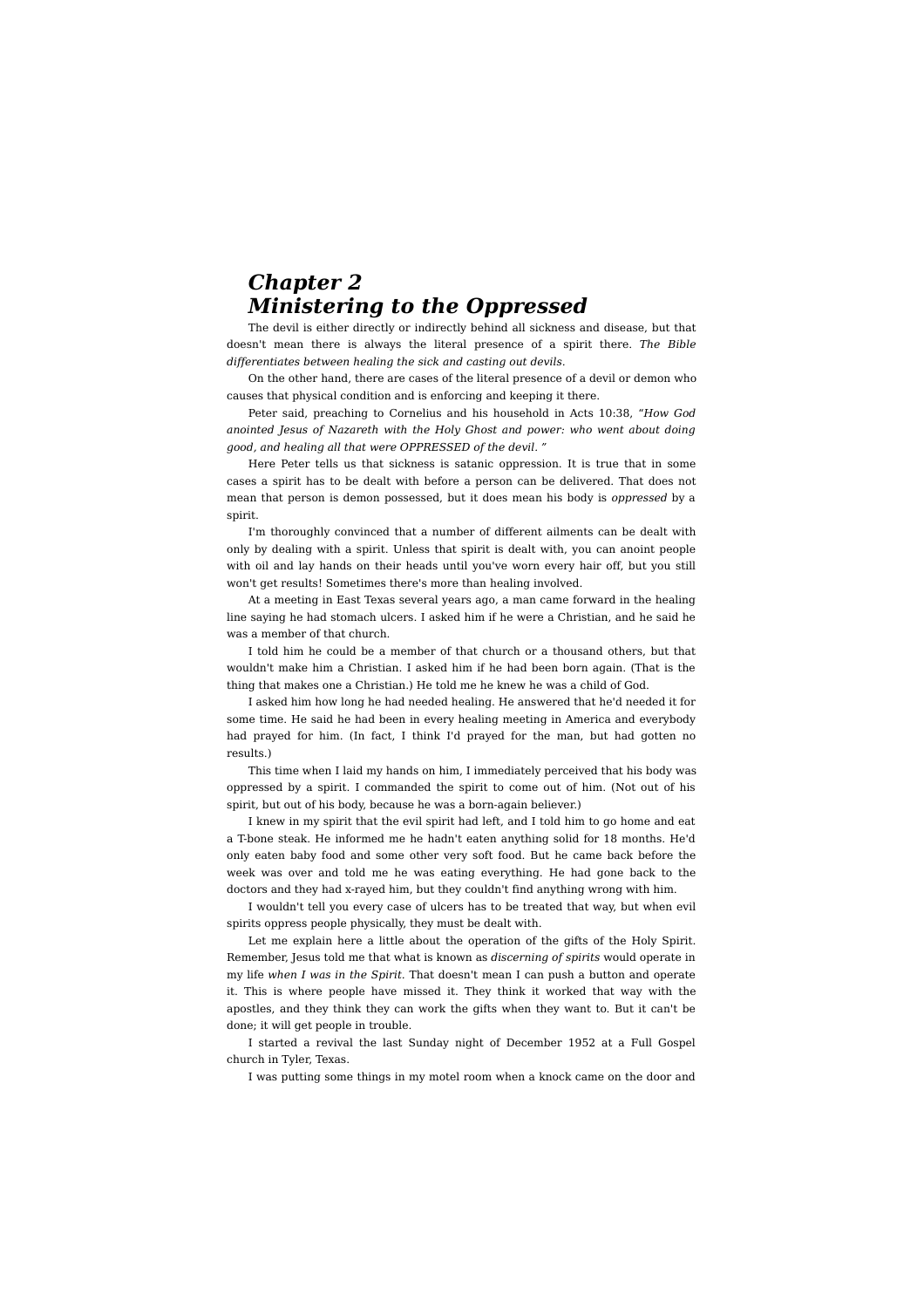the pastor came in to talk with me. He told me he trusted that his niece would receive her healing during this meeting. She had been diagnosed as having cancer of the left lung and had been unable to take care of her two small children.

In fact, by this time she was skin and bones and was bedfast. She had refused exploratory surgery, saying she was going to trust God, and if she died, she died. Doctors had said the cancer had now spread to both lungs, and she was beyond medical help.

In those days, we had healing services on Tuesday and Friday nights. The pastor's niece was brought to the Tuesday night service. I laid hands on her and prayed, but got no results. Friday night they brought her again, and still there were no results. The second week they brought her again on Tuesday. Still there were no results. Friday night we had another healing service, and still there were no results.

At the last minute the pastor decided he wanted the meeting to continue another week, so I agreed. I have thought so many times, *What if we had not gone on?*

Tuesday night of the third week, this girl was brought to the service again. When I reached out and laid my hand on her forehead, I was in the Spirit. It seemed like a white cloud came down over me, enveloping me. Every person and pew disappeared. The altar disappeared and it seemed as if the young woman and I were standing there in that white cloud. No one else could see what I saw nor hear what I heard, but they heard me talking.

I saw a demon hanging onto the outside of her body. It was like a little monkey hanging onto a tree limb. It looked like the pictures we've seen of little elves. It was oppressing her body, but was not in her spirit.

I dealt with the evil spirit oppressing this girl. I told him he was going to have to leave her. He said he knew he would have to, but no one else heard him say that. I then told him to come out of her body in the Name of the Lord Jesus Christ.

When I said that, he turned loose and fell down to the floor. He lay there and whimpered. He shook like a little dog who had been whipped. He whined and kept saying that he sure didn't want to leave. I commanded him to leave the premises in the Name of the Lord Jesus Christ, and he went down the aisle and out the front door.

The young woman lifted her hands and began to praise God. Almost instantly she was filled with the Holy Spirit and began to speak in other tongues.

She returned to the last clinic where she had been treated and asked them to xray her lungs again. They did, and they said the cancer was gone. She testified in a service that the doctors asked her what had happened. They thought maybe she had been under the care of some other doctor. But she told them exactly what I had seen and done.

The doctors said they would give her an affidavit that she'd had cancer and that now it was gone. They said they didn't know by what method it had left, but "more power to this fellow who has the answer." They knew they didn't have the answer.

I believe God has the answer, not I. If I had been operating the gift, I'd have done this the first night the girl came. But if the Spirit doesn't give it to me, I'm helpless. I teach, preach, and minister the best I can, but *I do not operate or manifest gifts of the Holy Spirit at will.* The Bible says, *"But all these worketh that one and the selfsame Spirit, dividing to every man severally as he will"* (1 Cor. 12:11).

This is not the only way to deal with cancer, however. In 1956 I was preaching at a Full Gospel church in Denver. Although we had two services a day, we had no healing services. I never laid hands on anyone. But a woman from Pueblo who had cancer heard that I was going to be there. She intended to ask me to pray for her, but as soon as she heard me teach she decided to put what she heard into practice.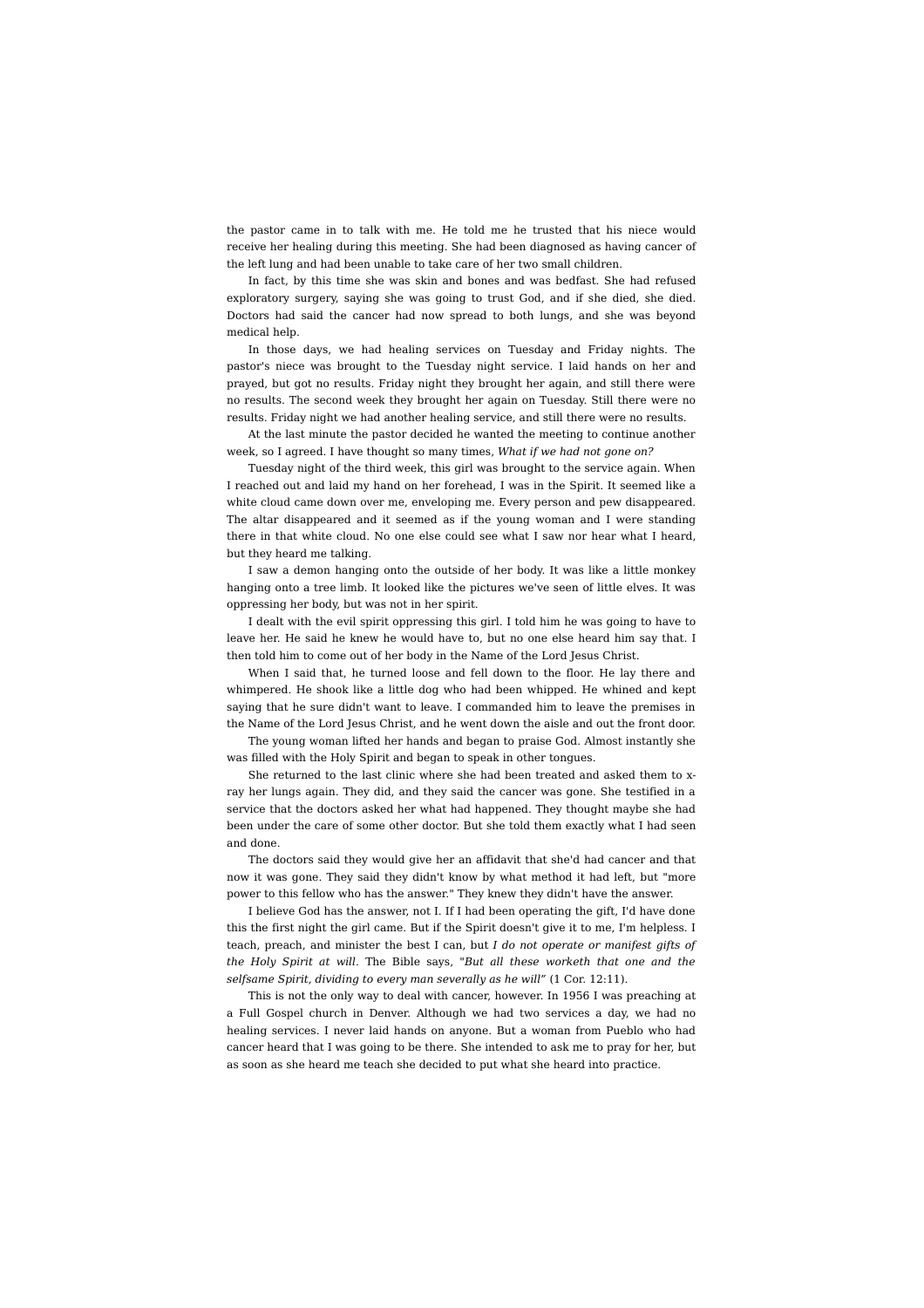Two years later my wife and I went to Pueblo to the Full Gospel church this woman attended. Her pastor had contacted me in the meantime and had told me she was healed. Her doctor had told her that sometimes cancer goes into remission, but that if it didn't reoccur again within two years, she was free of it. The two years were up during this meeting, and she went in for her final checkup. Her doctor ran tests on her and said every test proved negative. She testified in the meeting about it.

She said that after the checkup she was waiting for the test results when the nurse came in and asked her if she belonged to one of those churches that believe in divine healing. She said she did, and the nurse began to cry. The nurse told her that she and the doctor already had figured that out. They said they knew God had healed her because it was a miracle.

There was no discerning of spirits here. She wasn't prayed for. She just received healing through her own faith in the Word of God.

I was preaching in June 1952 in Clovis, New Mexico, holding a tent meeting for a Full Gospel church. We held the day services in the church and the night services in the tent. I had held a meeting in the church in 1951, and six months later I got a letter from the pastor telling me there was a certain woman in the church who had cancer. She had been to one of the largest clinics in our nation for treatment. The doctors there said she had six months at the most to live.

When we came for the meeting in June 1952, two of those six months were gone. She was brought by ambulance to two services on a stretcher and was in another room with a speaker in it. No one knew she was there. I never knew it. I never prayed for her. She went twice and heard two Bible lessons on faith. And she put those lessons into practice and was healed.

I later received a letter saying she was heeded, had been back to the clinic, and the doctors had said she was healed. She had had cancer. But now she was well. You cannot limit God to moving any one way.

In December 1956 I was holding a meeting in a Full Gospel church in Modesto, California, and the pastor told me about a 22-year-old man in the Air Force who had cancer of both lungs.

He was sent home with full disability and had to go periodically to the veterans' hospital in the San Francisco Bay area to have his lungs drained. Since he had returned home, he and his wife had gotten saved, but he hadn't received the baptism.

After the pastor told the story, I prayed for the young man, laying my hands on him, but I knew in my spirit that we hadn't made the connection. (You can tell when people believe in God. You can lay hands on some people and it's like laying hands on a door knob. But you can lay hands on other people and it's like getting hold of a live wire. They believe God.)

I knew there was no response from this young man. I didn't tell him that, because I didn't want to talk doubt and unbelief. I prayed for him twice. But one night I invited all believers to come and pray around the altar. I was walking among them, laying hands on them. Suddenly the Spirit of God came upon me, anointing me, and led me to this young man. I walked over and laid hands on him, not knowing what I was going to do. (Sometimes I like to go to church to find out just what I'm going to do!)

I began to prophesy. The prophecy said he was healed. Then God said He had a place for the young man in His kingdom. He said He had a work for him to do. When I finished prophesying, he received the Holy Spirit almost instantly.

Six months later we stopped by this church to preach again. The pastor told me this young man was perfectly well. After the holidays he had gone back to the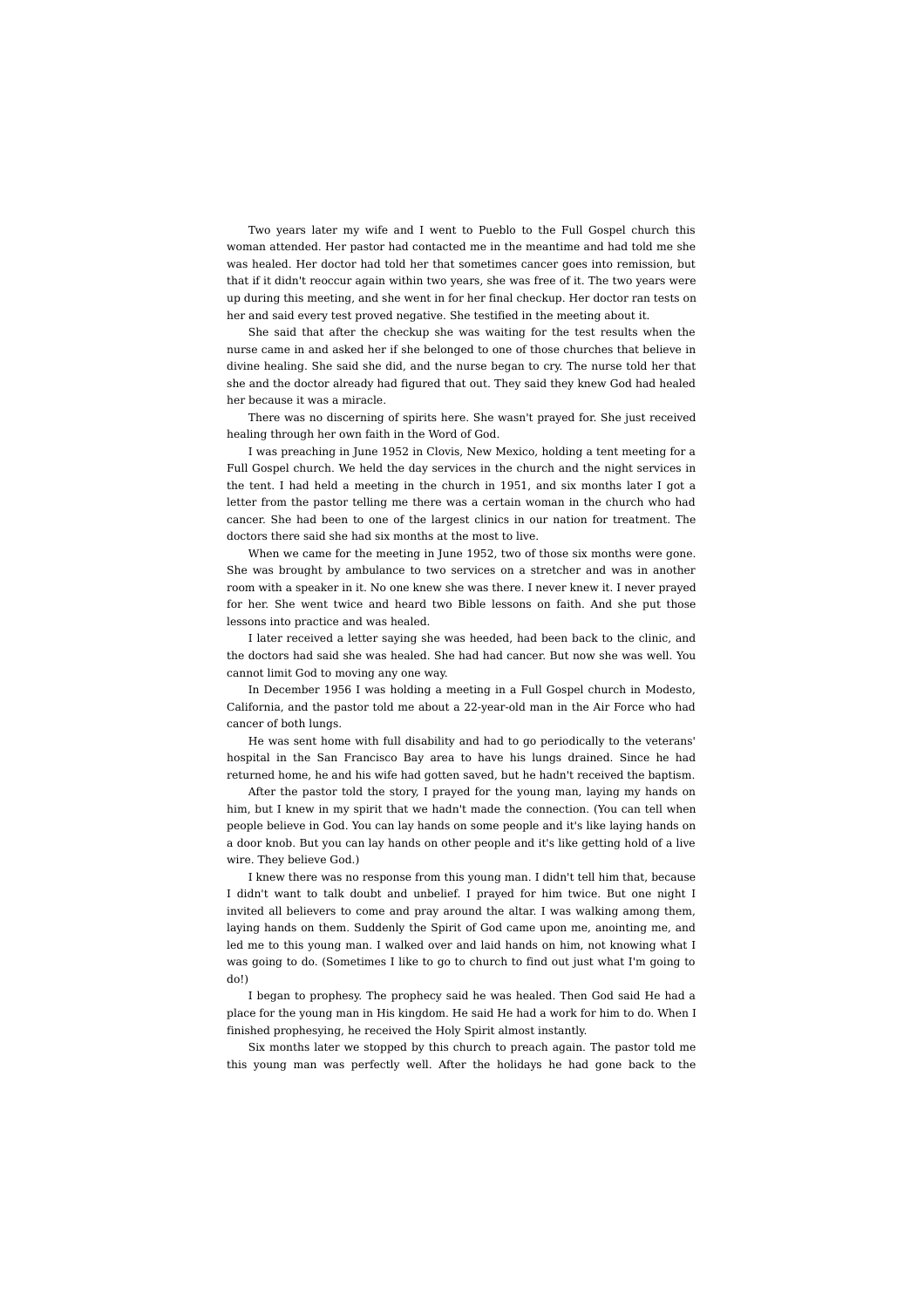hospital to be checked and they had kept him for five days, running every kind of test on him. They said they couldn't understand why the cancer was gone.

## *God is bigger than cancer!*

My niece had an operation when she was 16. The surgery involved her female organs. When she was 18, she had another operation, followed by a third one when she was 20. In the meantime, she had gotten married.

When she was 22, doctors told her husband she had cancer. A look at the records revealed that her other operations had been for cancer, but they hadn't told her. The cancer had spread all through the lower part of her body and up into her stomach.

The doctors wanted to fly her to Walter Reed Hospital because her husband was in the service. They felt that would be her last hope. They said if they could take twothirds of her stomach, she might live another two years. That was the best they could offer. We all prayed.

I was preaching in Pennsylvania at the time, and one night right in the middle of my sermon, in the Spirit, miles and miles away, I dealt with that evil spirit and commanded it to leave her.

When the time came for her to fly to the hospital, doctors decided they would postpone her operation a day or two. Five times they postponed it. Finally the day came for her to leave, and the doctors told her to sit down. She thought they were going to tell her it was too late to help her. One of them told her that because they had detected a small change in her, they had been running a number of tests before she left. Every test had proved negative, and they couldn't find a trace of cancer in her body.

We live in a day when these kinds of attacks are prevalent. But we needn't be afraid. God is greater than all. We do not need discerning of spirits to deal with these things, but sometimes it helps. God can move and people can know the truth. The truth can set them free. The Spirit of God also can operate through prophecy without discerning of spirits. Let's rejoice in what God is doing. That's what counts.

In September 1958 a man came in the healing line in Pueblo, Colorado. I asked him what was wrong with him and he said he was nervous and couldn't sleep. (Later I learned there was more to his problem than just being nervous. I learned he had been laid off his job and was about to be committed to an institution. He was under the care of a psychiatrist.)

After I prayed for him, he returned to his seat. I prayed for a few more people and then happened to look his way. When I did, I was in the Spirit. I saw an evil spirit sitting on his right shoulder. It had its arm around the man's head in an armlock. You can see what that denoted. I told the man to come over to where I was. No one else saw anything. But I both saw and heard the evil spirit. I told the evil spirit to leave the man's body in the Name of Jesus Christ.

When I said that, the demon turned loose and fell down on the floor. When he did, the young man hollered out loud and said that it was gone. He said it felt like an iron band had snapped from around his head. He felt the release. I told the spirit to leave and it did.

If it had been up to me, I would have done this the first time I laid hands on him. But unless one has the manifestation of the Spirit, he can't minister this way. No one can turn the gift on and off when he wants to.

The Bible says for us to wait on something that comes from God. I've been around people who can see a vision anytime they want to. Some see two and three every day, but they're just dreaming up something. They just think they see something.

I can't operate this gift when I want to. The manifestation is given to every man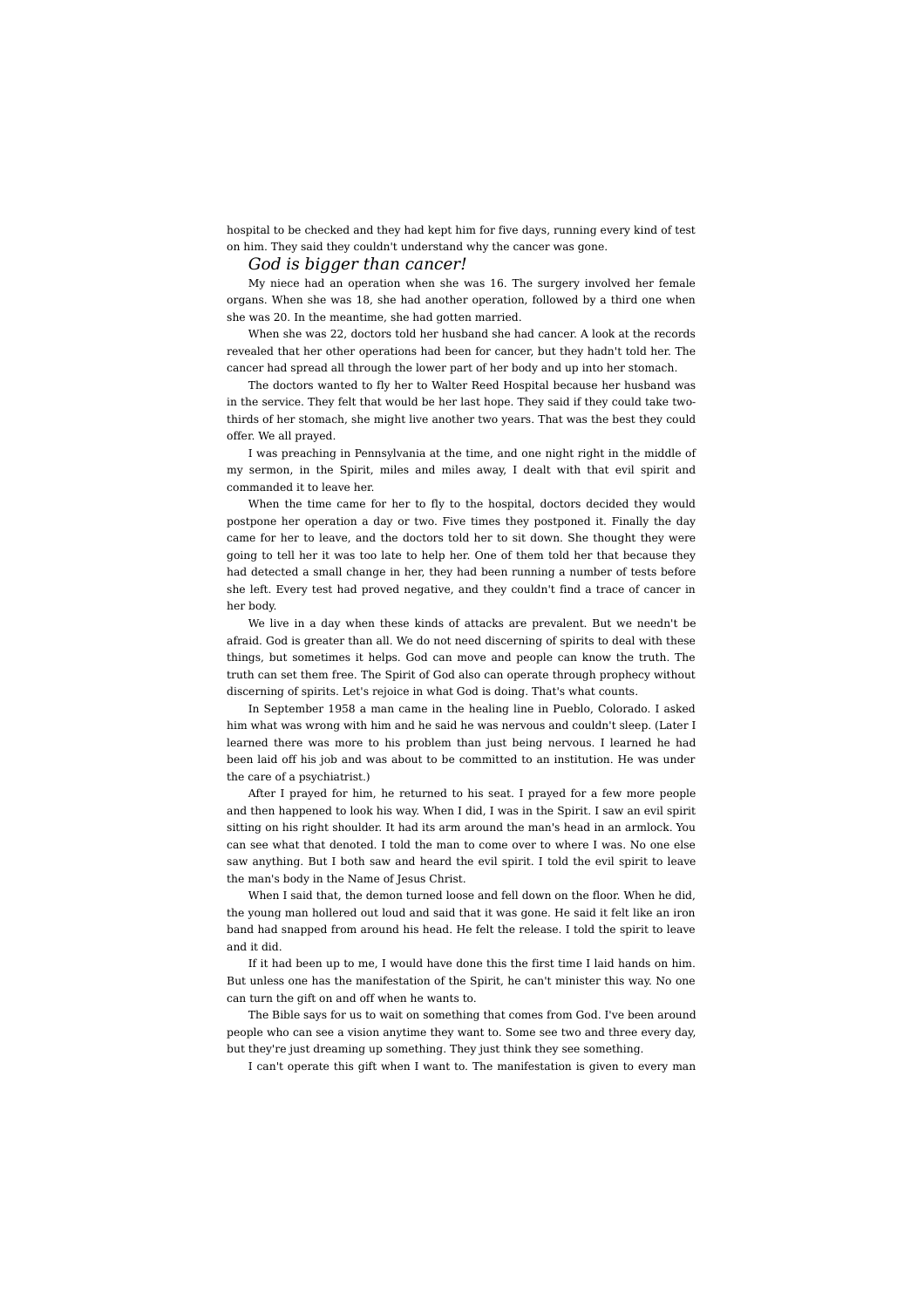as the Spirit wills, not as man wills. I'd like for it to be a little more frequent sometimes. We can minister certain ways and help people this way, but if we don't have this, we can still help them with the Word of God. That's the reason we constantly preach and teach the Word of God— because it builds faith. Then we have these manifestations as the Spirit wills and we thank God for them. But, thank God, *His Word always works.*

In one church my wife and I pastored in Texas, there was a woman about 82 years old. She had been in the hospital in my hometown of McKinney, suffering with cancer of the stomach, and was finally sent home to die.

I went to visit her at her daughter's home, and as I talked with her she said she was old enough to die and she wanted me to leave her alone so she *could* die. (You're not going to get people healed when they think they're going to die.)

I told her that wasn't right. I told her to let God heal her before she died. She told me she had lost all confidence in divine heeding—and she was an old-time Pentecostal saint. It was divine healing, in fact, that had brought her out of another church into the Pentecostal church back in 1917.

She mentioned a certain pastor who hadn't gotten healed. I told her that didn't have a thing in the world to do with it. I told her we weren't reaching all 3,000 people in the city for salvation, but we thanked God for those we could reach. We didn't give up because we couldn't reach them all. I told her I didn't know why those people didn't get healed, but that I wasn't going to question God. I told her healing still belonged to her.

I read to her from the Bible on the subject of healing, laid my hands on her, and asked God to help her not cast away her confidence. She had wasted away to nothing and had suffered much. She could hardly eat anything and was right at death's door.

We had divine healing services every Saturday night in our church. Her family would carry her in and seat her in a large chair with pillows around her. Sometimes she would have a spell and we would think she was dead. Then somehow she would start breathing again. Those were some experiences!

That went on for about six months. We can get faith into people by teaching them, but they also need to get into services where God is moving and manifesting Himself. Smith Wigglesworth said that if God doesn't manifest Himself, it is doubtful whether the Holy Spirit is really there.

One Saturday night this woman was at the service, and as we came to the close, I had a quick vision about her. I saw Grandma, as we all called her, jump out of her chair and start dancing. I looked at her and told her it was her time. I walked down off the platform, laid hands on her and prayed. At the moment nothing happened, but ten minutes later she let out a yell, jumped out of the chair and started dancing. She was healed.

Several years later, when Grandma was 91, my wife and I stopped to visit her. Her daughter said she was away visiting some people and that she was always out running around, so we didn't get to see her.

She died when she was 93, without sickness and disease. She just fell asleep in Jesus. I'm so glad I didn't let her die of that cancer! I've done my best for some others but couldn't help them. Yet God's Word is still true, and the gifts of the Spirit are still real.